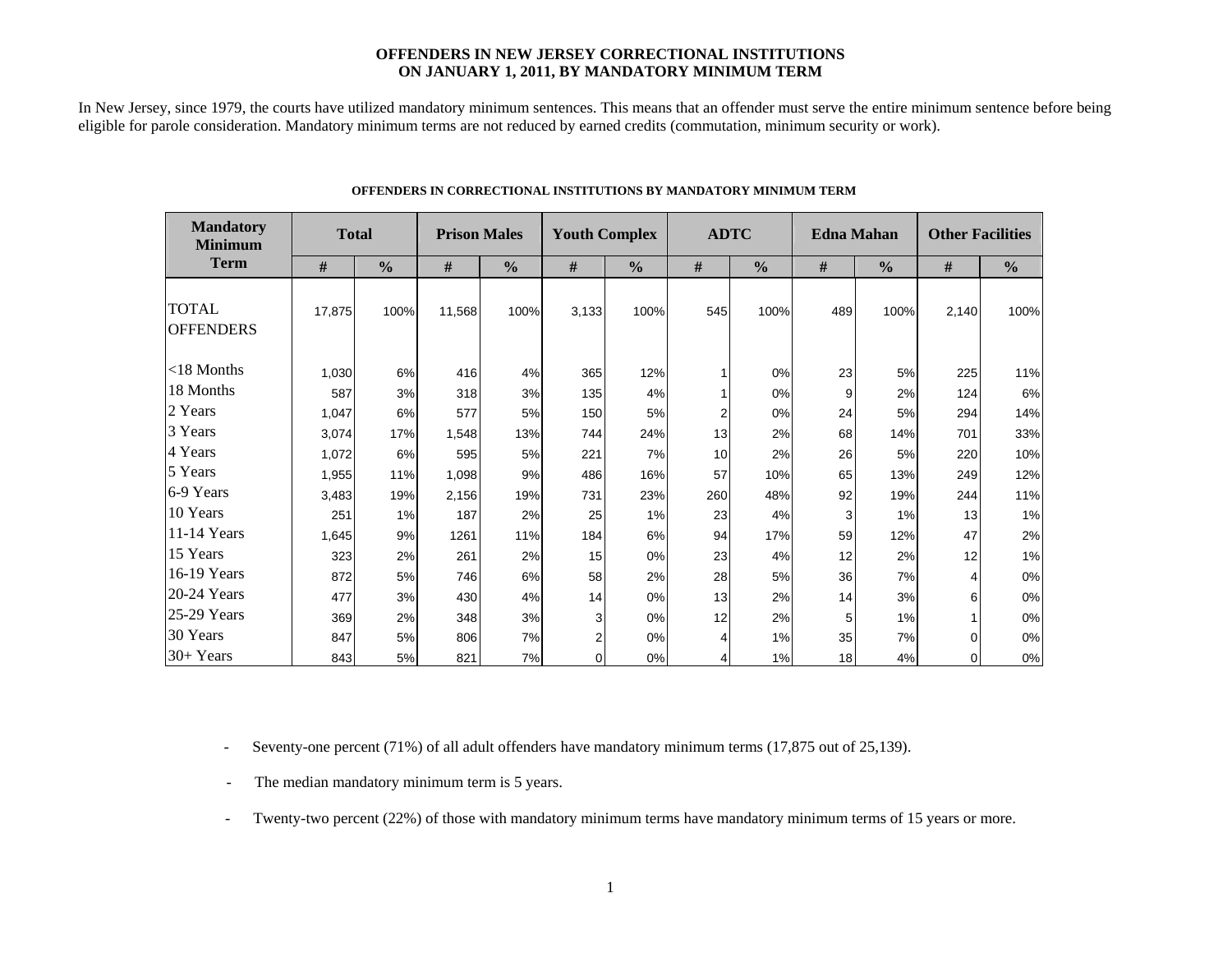## **Prison Complex Offenders By Mandatory Minimum Term**

| <b>Institution</b>                | <b>Total</b> | < 18<br><b>Months</b> | 18<br><b>Months</b> | $\overline{2}$<br>Years | 3<br>Years | 4<br>Years | 5<br>Years  | $6-9$<br><b>Years</b> | 10<br>Years    | $11 - 14$<br><b>Years</b> | 15<br>Years | 16-19<br>Years | $20 - 24$<br>Years | $25 - 29$<br>Years        | 30<br>Years | $30+$<br>Years |
|-----------------------------------|--------------|-----------------------|---------------------|-------------------------|------------|------------|-------------|-----------------------|----------------|---------------------------|-------------|----------------|--------------------|---------------------------|-------------|----------------|
|                                   |              |                       |                     |                         |            |            |             |                       |                |                           |             |                |                    |                           |             |                |
| <b>Bayside</b>                    | 901          | 34                    | 23                  | 64                      | 171        | 100        | 163         | 226                   | 14             | 57                        | 14          | 18             | 6                  | $\ensuremath{\mathsf{3}}$ | 8           | $\mathbf 0$    |
| <b>Main</b>                       | 100%         | 4%                    | 3%                  | 7%                      | 19%        | 11%        | 18%         | 25%                   | 2%             | 6%                        | 2%          | 2%             | 1%                 | 0%                        | 1%          | 0%             |
| <b>Bayside</b>                    | 408          | 27                    | 24                  | 30                      | 68         | 23         | 43          | 84                    | 15             | 57                        | 16          | 9              | 6                  | $\mathbf 0$               | 6           | 0              |
| Farm                              | 100%         | 7%                    | 6%                  | 7%                      | 17%        | 6%         | 11%         | 21%                   | 4%             | 14%                       | 4%          | 2%             | 1%                 | 0%                        | 1%          | 0%             |
| <b>Bayside</b>                    | 166          | 30                    | 16                  | 23                      | 52         | 18         | 19          | 8                     | 0              | $\overline{0}$            | 0           | $\mathbf 0$    | 0                  | 0                         | 0           | $\mathbf 0$    |
| Ancora                            | 100%         | 18%                   | 10%                 | 14%                     | 31%        | 11%        | 11%         | 5%                    | 0%             | 0%                        | 0%          | 0%             | 0%                 | 0%                        | 0%          | 0%             |
|                                   |              |                       |                     |                         |            |            |             |                       |                |                           |             |                |                    |                           |             |                |
| <b>Bayside Total</b>              | 1,475        | 91                    | 63                  | 117                     | 291        | 141        | 225         | 318                   | 29             | 114                       | 30          | 27             | 12                 | 3                         | 14          | $\mathbf 0$    |
|                                   | 100%         | 6%                    | 4%                  | 8%                      | 20%        | 10%        | 15%         | 22%                   | 2%             | 8%                        | 2%          | 2%             | 1%                 | 0%                        | 1%          | 0%             |
|                                   |              |                       |                     |                         |            |            |             |                       |                |                           |             |                |                    |                           |             |                |
| <b>CRAF</b>                       | 66           | 17                    | 10                  | 22                      | 16         | 1          | $\mathbf 0$ | $\overline{0}$        | $\mathbf 0$    | $\mathbf 0$               | 0           | $\mathbf 0$    | $\mathbf 0$        | 0                         | $\mathbf 0$ | $\mathbf 0$    |
| <b>Jones Farm</b>                 | 100%         | 26%                   | 15%                 | 33%                     | 24%        | 2%         | 0%          | 0%                    | 0%             | 0%                        | 0%          | 0%             | 0%                 | 0%                        | 0%          | 0%             |
| <b>CRAF</b>                       | 287          | 44                    | 15                  | 32                      | 94         | 21         | 37          | 30                    | $\overline{2}$ | 7                         | 1           | 1              | 3                  | $\Omega$                  | $\mathbf 0$ | $\mathbf 0$    |
| <b>Reception</b>                  | 100%         | 15%                   | 5%                  | 11%                     | 33%        | 7%         | 13%         | 10%                   | 1%             | 2%                        | 0%          | 0%             | 1%                 | 0%                        | 0%          | 0%             |
| <b>CRAF Total</b>                 | 353          | 61                    | 25                  | 54                      | 110        | 22         | 37          | 30                    | $\overline{c}$ | $\overline{7}$            | 1           | 1              | 3                  | 0                         | 0           | $\mathbf 0$    |
|                                   | 100%         | 17%                   | 7%                  | 15%                     | 31%        | 6%         | 10%         | 8%                    | 1%             | 2%                        | 0%          | 0%             | 1%                 | 0%                        | 0%          | 0%             |
|                                   |              |                       |                     |                         |            |            |             |                       |                |                           |             |                |                    |                           |             |                |
| <b>East Jersey</b><br><b>Main</b> | 1,293        | $\overline{2}$        | $\overline{2}$      | $\overline{7}$          | 17         | 6          | 45          | 161                   | 25             | 250                       | 56          | 212            | 131                | 78                        | 215         | 86             |
|                                   | 100%         | 0%                    | 0%                  | 1%                      | 1%         | 0%         | 3%          | 12%                   | 2%             | 19%                       | 4%          | 16%            | 10%                | 6%                        | 17%         | 7%             |
| <b>East Jersey</b>                | 66           | 4                     | $\overline{2}$      | 5                       | 10         | 3          | 8           | 14                    | 1              | 18                        | 1           | $\mathbf 0$    | 0                  | 0                         | 0           | 0              |
| Camp                              | 100%         | 6%                    | 3%                  | 8%                      | 15%        | 5%         | 12%         | 21%                   | 2%             | 27%                       | 2%          | 0%             | 0%                 | 0%                        | 0%          | 0%             |
|                                   |              |                       |                     |                         |            |            |             |                       |                |                           |             |                |                    |                           |             |                |
| <b>East Jersey</b>                | 1,359        | 6                     | 4                   | 12                      | 27         | 9          | 53          | 175                   | 26             | 268                       | 57          | 212            | 131                | 78                        | 215         | 86             |
| <b>Total</b>                      | 100%         | 0%                    | 0%                  | 1%                      | 2%         | 1%         | 4%          | 13%                   | 2%             | 20%                       | 4%          | 16%            | 10%                | 6%                        | 16%         | 6%             |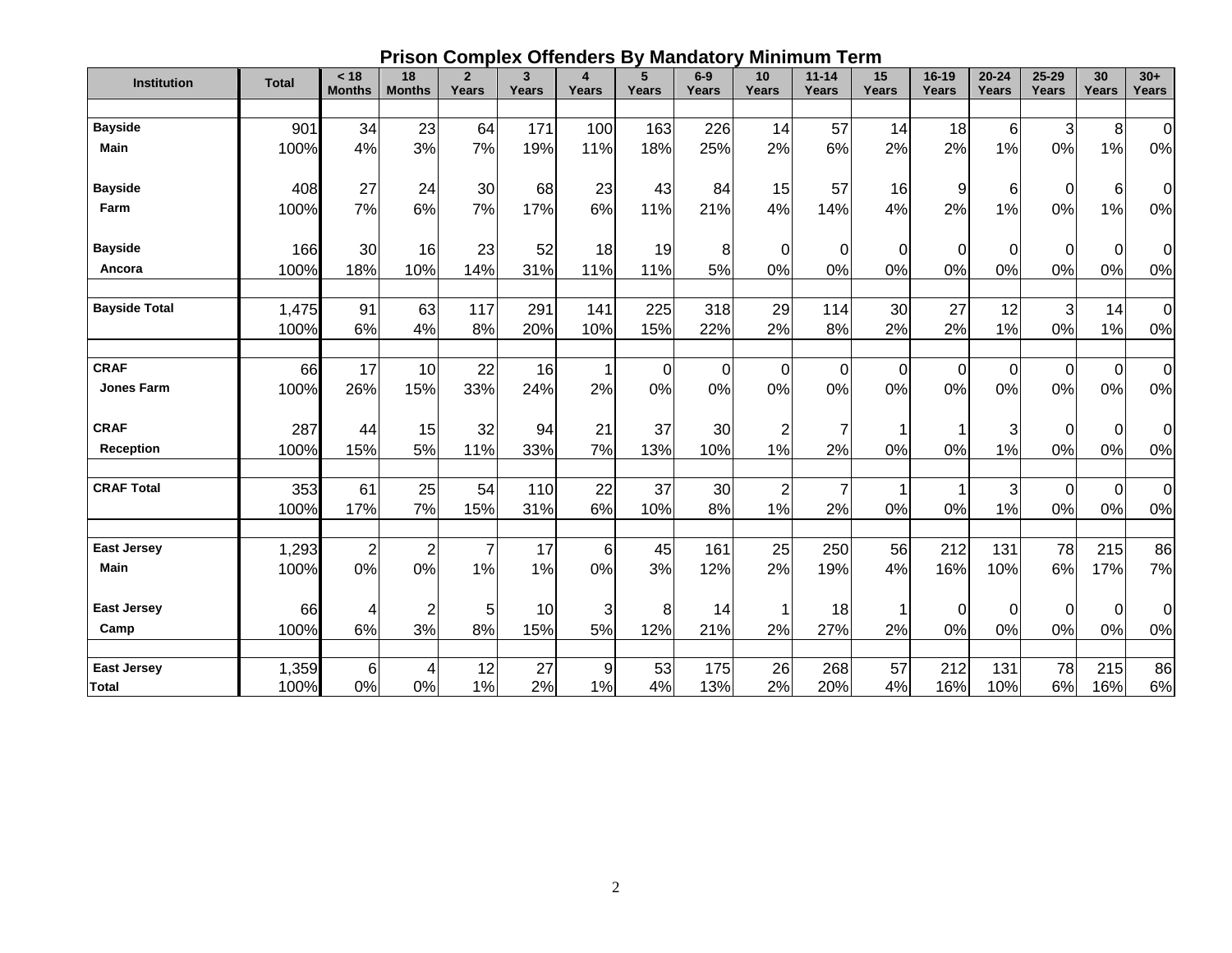# **Prison Complex Offenders By Mandatory Minimum Term**

| <b>Institution</b>     | <b>Total</b> | < 18<br><b>Months</b> | 18<br><b>Months</b> | $\overline{2}$<br>Years | $\mathbf{3}$<br><b>Years</b> | 4<br>Years | 5<br>Years | $6-9$<br><b>Years</b> | 10<br>Years            | $11 - 14$<br>Years | 15<br>Years      | $16 - 19$<br>Years | $20 - 24$<br>Years | 25-29<br>Years | 30<br>Years | $30+$<br>Years |
|------------------------|--------------|-----------------------|---------------------|-------------------------|------------------------------|------------|------------|-----------------------|------------------------|--------------------|------------------|--------------------|--------------------|----------------|-------------|----------------|
|                        |              |                       |                     |                         |                              |            |            |                       |                        |                    |                  |                    |                    |                |             |                |
| <b>Midstate</b>        | 304          | 23                    | 18                  | 27                      | 89                           | 22         | 52         | 64                    | 3                      | 5                  | $\mathbf 0$      | $\mathbf 0$        | 1                  | 0              | $\mathbf 0$ | $\mathbf 0$    |
|                        | 100%         | 8%                    | 6%                  | 9%                      | 29%                          | 7%         | 17%        | 21%                   | 1%                     | 2%                 | 0%               | 0%                 | 0%                 | 0%             | 0%          | 0%             |
|                        |              |                       |                     |                         |                              |            |            |                       |                        |                    |                  |                    |                    |                |             |                |
| <b>NJ State Prison</b> | 21           | $\mathbf 0$           | 1                   | $\mathbf 0$             | $\overline{c}$               | 1          | 5          | $\boldsymbol{9}$      | $\pmb{0}$              | $\overline{c}$     | $\boldsymbol{0}$ | $\mathbf 1$        | $\boldsymbol{0}$   | $\overline{0}$ | $\mathbf 0$ | $\pmb{0}$      |
| <b>Ad Seg Female</b>   | 100%         | 0%                    | 0%                  | 0%                      | 0%                           | 0%         | 0%         | 1%                    | 0%                     | 0%                 | 0%               | 0%                 | 0%                 | 0%             | 0%          | 0%             |
| <b>NJ State Prison</b> |              |                       |                     |                         |                              |            |            |                       |                        |                    |                  |                    |                    |                |             |                |
| Main                   | 1,716        | 17                    | 12                  | 19                      | 35                           | 17         | 43         | 103                   | 9<br>1%                | 68                 | 23               | 73                 | 92                 | 177            | 347         | 681            |
|                        | 100%         | 1%                    | 1%                  | 1%                      | 2%                           | 1%         | 2%         | 6%                    |                        | 4%                 | 1%               | 4%                 | 5%                 | 10%            | 20%         | 39%            |
| <b>NJ State Prison</b> |              | 17                    | 13                  |                         | 37                           | 18         | 48         |                       |                        | 70                 |                  | 74                 |                    | 177            | 347         | 681            |
| <b>Total</b>           | 1,737        |                       |                     | 19                      |                              |            |            | 112                   | $\boldsymbol{9}$<br>1% |                    | 23<br>1%         |                    | 92                 |                |             |                |
|                        | 100%         | 1%                    | 1%                  | 1%                      | 2%                           | 1%         | 3%         | 6%                    |                        | 4%                 |                  | 4%                 | 5%                 | 10%            | 20%         | 39%            |
| <b>Northern</b>        | 1,807        | 45                    | 44                  | 72                      | 224                          | 94         | 159        | 413                   | 38                     | 282                | 56               | 143                | 74                 | 35             | 109         | 19             |
| <b>Main</b>            | 100%         | 2%                    | 2%                  | 4%                      | 12%                          | 5%         | 9%         | 23%                   | 2%                     | 16%                | 3%               | 8%                 | 4%                 | 2%             | 6%          | 1%             |
|                        |              |                       |                     |                         |                              |            |            |                       |                        |                    |                  |                    |                    |                |             |                |
| <b>Northern</b>        | 454          | 21                    | 15                  | 32                      | 66                           | 18         | 62         | 116                   | 10                     | 45                 | 6                | 32                 | 19                 | 4              | 5           | 3              |
| <b>Ad Seg Male</b>     | 100%         | 5%                    | 3%                  | 7%                      | 15%                          | 4%         | 14%        | 26%                   | 2%                     | 10%                | 1%               | 7%                 | 4%                 | 1%             | 1%          | 1%             |
|                        |              |                       |                     |                         |                              |            |            |                       |                        |                    |                  |                    |                    |                |             |                |
| <b>Northern Total</b>  | 2,261        | 66                    | 59                  | 104                     | 290                          | 112        | 221        | 529                   | 48                     | 327                | 62               | 175                | 93                 | 39             | 114         | 22             |
|                        | 100%         | 3%                    | 3%                  | 5%                      | 13%                          | 5%         | 10%        | 23%                   | 2%                     | 14%                | 3%               | 8%                 | 4%                 | 2%             | 5%          | 1%             |
|                        |              |                       |                     |                         |                              |            |            |                       |                        |                    |                  |                    |                    |                |             |                |
| <b>Southern</b>        | 1,399        | 92                    | 87                  | 163                     | 411                          | 142        | 190        | 238                   | 12                     | 46                 | 4                | 10                 | 0                  | 3              | -1          | $\pmb{0}$      |
|                        | 100%         | 7%                    | 6%                  | 12%                     | 29%                          | 10%        | 14%        | 17%                   | 1%                     | 3%                 | 0%               | 1%                 | 0%                 | 0%             | 0%          | 0%             |
|                        |              |                       |                     |                         |                              |            |            |                       |                        |                    |                  |                    |                    |                |             |                |
| <b>South Woods</b>     | 2,680        | 60                    | 49                  | 81                      | 293                          | 129        | 272        | 690                   | 58                     | 424                | 84               | 247                | 98                 | 48             | 115         | 32             |
|                        | 100%         | 2%                    | 2%                  | 3%                      | 11%                          | 5%         | 10%        | 26%                   | 2%                     | 16%                | 3%               | 9%                 | 4%                 | 2%             | 4%          | 1%             |
|                        |              |                       |                     |                         |                              |            |            |                       |                        |                    |                  |                    |                    |                |             |                |
| <b>SUBTOTAL</b>        | 11,568       | 416                   | 318                 | 577                     | 1,548                        | 595        | 1,098      | 2,156                 | 187                    | 1,261              | 261              | 746                | 430                | 348            | 806         | 821            |
| <b>PRISON MALES</b>    | 100%         | 4%                    | 3%                  | 5%                      | 13%                          | 5%         | 9%         | 19%                   | 2%                     | 11%                | 2%               | 6%                 | 4%                 | 3%             | 7%          | 7%             |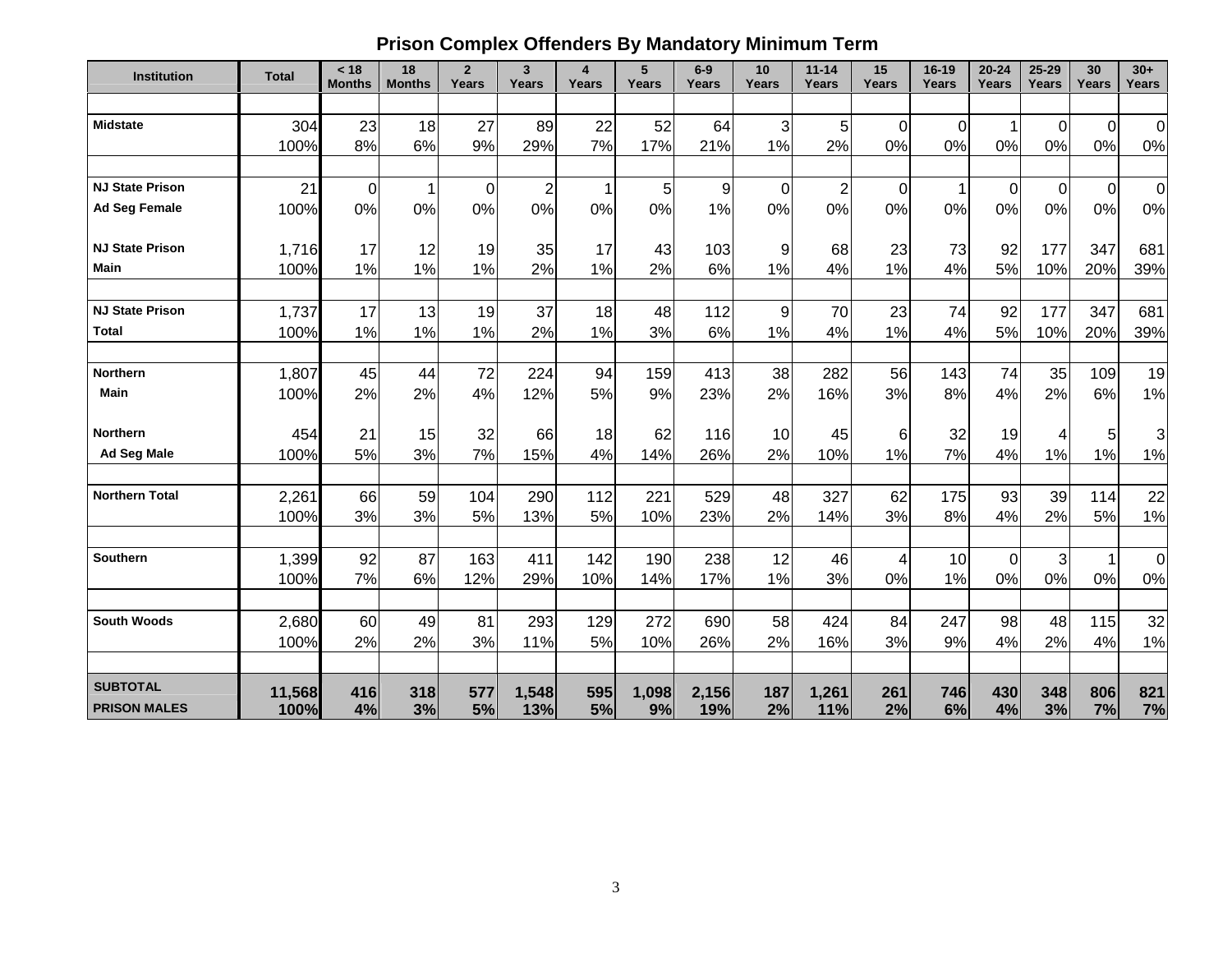| <b>Institution</b>    | <b>Total</b> | < 18<br><b>Months</b> | 18<br><b>Months</b> | $\mathbf{2}$<br>Years | 3<br>Years | 4<br>Years | Years | $6-9$<br>Years | 10<br>Years | $11 - 14$<br>Years | 15<br>Years | $16 - 19$<br>Years | $20 - 24$<br>Years | $25 - 29$<br>Years | 30<br>Years     | $30+$<br>Years |
|-----------------------|--------------|-----------------------|---------------------|-----------------------|------------|------------|-------|----------------|-------------|--------------------|-------------|--------------------|--------------------|--------------------|-----------------|----------------|
|                       |              |                       |                     |                       |            |            |       |                |             |                    |             |                    |                    |                    |                 |                |
| <b>ADTC</b>           | 545          |                       |                     |                       | 13         | 10         | 57    | 260            | 23          | 94                 | 23          | 28                 | 13                 | 12                 |                 |                |
|                       | 100%         | 0%                    | 0%                  | 0%                    | 2%         | 2%         | 10%   | 48%            | 4%          | 17%                | 4%          | 5%                 | 2%                 | 2%                 | $1\%$           | 1%             |
|                       |              |                       |                     |                       |            |            |       |                |             |                    |             |                    |                    |                    |                 |                |
| <b>Subtotal</b>       | 12,113       | 417                   | 319                 | 579                   | 1,561      | 605        | 1,155 | 2,416          | 210         | 1,355              | 284         | 774                | 443                | 360                | 810             | 825            |
|                       | 100%         | 3%                    | 3%                  | 5%                    | 13%        | 5%         | 10%   | 20%            | 2%          | 11%                | 2%          | 6%                 | 4%                 | 3%                 | 7%              | 7%             |
|                       |              |                       |                     |                       |            |            |       |                |             |                    |             |                    |                    |                    |                 |                |
| <b>Mahan - Female</b> | 489          | 23                    |                     | 24                    | 68         | 26         | 65    | 92             | 3           | 59                 | 12          | 36                 | 14 <sub>1</sub>    | 5                  | 35 <sub>l</sub> | 18             |
| Prison                | 100%         | 5%                    | 2%                  | <b>5%</b>             | 14%        | 5%         | 13%   | 19%            | $1\%$       | 12%                | 2%          | 7%                 | 3%                 | 1%                 | 7%              | 4%             |
|                       |              |                       |                     |                       |            |            |       |                |             |                    |             |                    |                    |                    |                 |                |
| <b>Total Prison</b>   | 12,602       | 440                   | 328                 | 603                   | 1,629      | 631        | 1,220 | 2,508          | 213         | 1,414              | 296         | 810                | 457                | 365                | 845             | 843            |
| <b>Complex</b>        | 100%         | 3%                    | 3%                  | 5%                    | 13%        | 5%         | 10%   | 20%            | 2%          | 11%                | 2%          | 6%                 | 4%                 | 3%                 | 7%              | 7%             |

## **Prison Complex Offenders By Mandatory Minimum Term**

**ADTC**

#### **PRISON MALES FEMALE FACILITIES**



2 Yrs 5.0%18 Months 2.7%< 18 Months3.6%3 Yrs 13.4%4 Yrs 5.1%5 Yrs 9.5%6-9 Yrs 18.6%10-14 Yrs 12.5%15 Yrs or More 29.5%

 $\sim$  4 Yrs 4 Yrs 4 Yrs 4 Yrs 4 Yrs 4 Yrs 4 Yrs 4 Yrs 4 Yrs 4 Yrs 4 Yrs 4 Yrs 4 Yrs 4 Yrs 4 Yrs 4 Yrs 4 Yrs 4 Yrs 4 Yrs 4 Yrs 4 Yrs 4 Yrs 4 Yrs 4 Yrs 4 Yrs 4 Yrs 4 Yrs 4 Yrs 4 Yrs 4 Yrs 4 Yrs 4 Yrs 4 Yrs 4 Yrs 4 Yrs 4 Yrs 5.3%5 Yrs 13.3%3 Yrs 13.9% 2 Yrs 4.9%18 Months 1.8%6-9 Yrs 18.8%10-14 Yrs 12.7% 15 Yrs or More24.5%< 18 Months 4.7%

The median mandatory minimum term at ADTC is 8 years 4 months.

Seventy-eight percent (78%) of the ADTC population have mandatory minimum sentences (545 of 700).

Thirty-seven percent (37%) have mandatory minimum terms of 10 years or longer.

Of the 15,882 prison complex males, 73% (11,568) have mandatory minimum terms.

The median mandatory minimum term for prison complex males is 6 years (ADTC excluded).

Eighty-nine percent (89%) of New Jersey State Prison inmates have mandatory minimum terms and 79% percent of those have minimum terms of 15 years or more.

The median mandatory minimum term at Edna Mahan is 6 years.

At Edna Mahan, 59% of the females housed have minimum terms (489 of 825).

Forty-four percent (44%) of the females with mandatory minimum terms have terms of 5 years or less.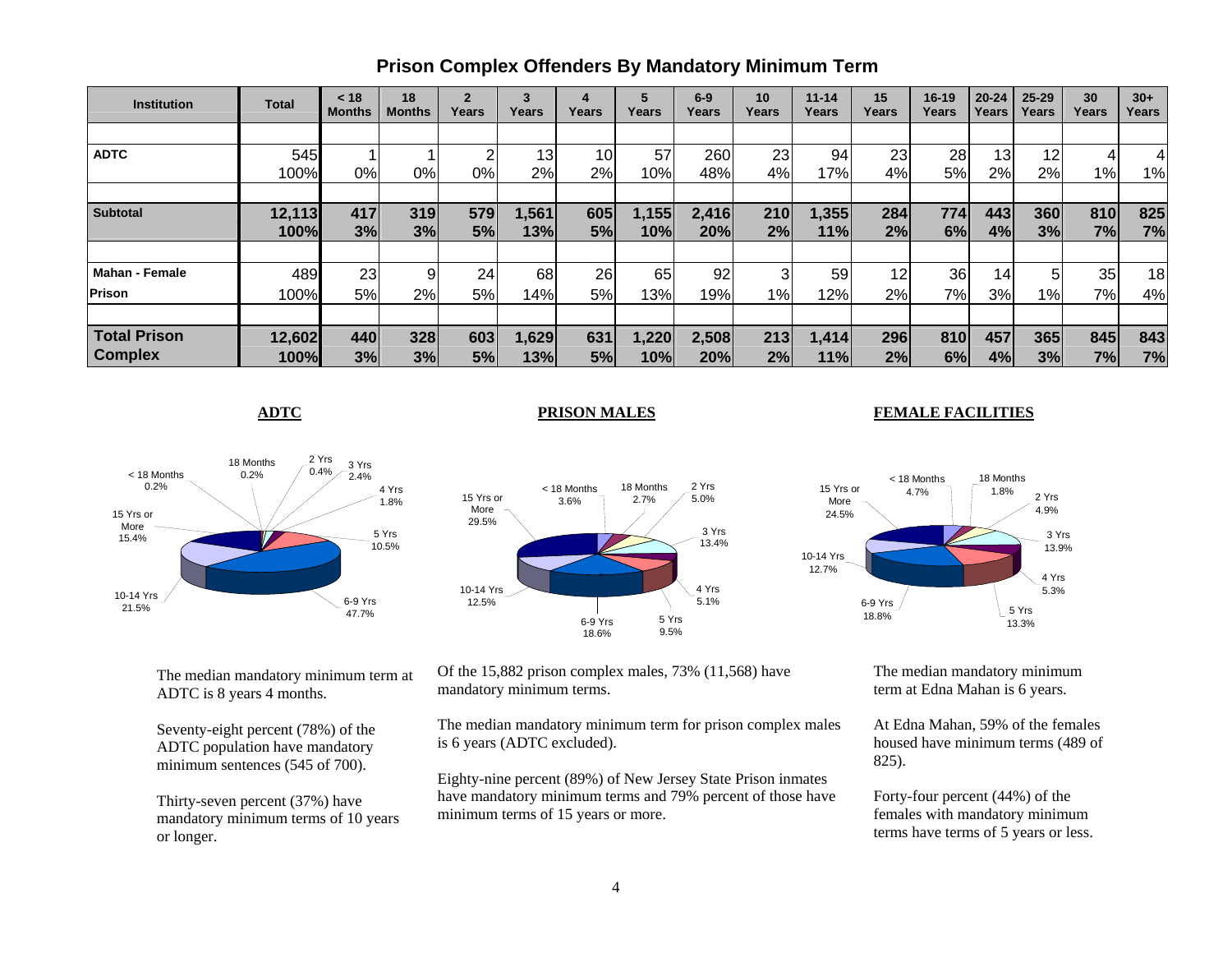# **Youth Complex Offenders By Mandatory Minimum Term**

| <b>Institution</b>   | <b>Total</b> | < 18<br><b>Months</b> | 18<br><b>Months</b> | $\overline{2}$<br>Years | 3<br>Years | 4<br>Years     | 5<br>Years | $6-9$<br>Years | 10<br>Years    | $11 - 14$<br>Years | 15<br>Years    | 16-19<br>Years | $20 - 24$<br>Years | $25 - 29$<br>Years | 30<br>Years    | $30+$<br>Years |
|----------------------|--------------|-----------------------|---------------------|-------------------------|------------|----------------|------------|----------------|----------------|--------------------|----------------|----------------|--------------------|--------------------|----------------|----------------|
|                      |              |                       |                     |                         |            |                |            |                |                |                    |                |                |                    |                    |                |                |
| <b>Garden State</b>  | 1,400        | 108                   | 46                  | 65                      | 314        | 108            | 230        | 365            | 12             | 93                 | 12             | 37             | $\overline{7}$     | $\overline{2}$     |                | $\Omega$       |
|                      | 100%         | 8%                    | 3%                  | 5%                      | 22%        | 8%             | 16%        | 26%            | 1%             | 7%                 | 1%             | 3%             | 1%                 | 0%                 | 0%             | 0%             |
|                      |              |                       |                     |                         |            |                |            |                |                |                    |                |                |                    |                    |                |                |
| <b>Mountainview</b>  | 748          | 164                   | 44                  | 50                      | 239        | 58             | 96         | 96             | 0              | $\mathbf 0$        | $\mathbf 0$    | 1              | $\overline{0}$     | $\Omega$           | $\overline{0}$ | $\Omega$       |
|                      | 100%         | 22%                   | 6%                  | 7%                      | 32%        | 8%             | 13%        | 13%            | 0%             | 0%                 | 0%             | 0%             | 0%                 | 0%                 | 0%             | 0%             |
| Wagner               | 663          | 51                    | 27                  | 25                      | 117        | 41             | 103        | 192            | 12             | 74                 | $\overline{2}$ | 13             | 5                  | 1                  | $\overline{0}$ | 0              |
| <b>Main</b>          | 100%         | 8%                    | 4%                  | 4%                      | 18%        | 6%             | 16%        | 29%            | 2%             | 11%                | 0%             | 2%             | 1%                 | 0%                 | 0%             | 0%             |
| Wagner               | 210          | 24                    | $\overline{7}$      | 5                       | 44         | 12             | 44         | 49             |                | 13                 | 1              | 7              | $\overline{c}$     | 0l                 |                | 0              |
| Ad Seg               | 100%         | 11%                   | 3%                  | 2%                      | 21%        | 6%             | 21%        | 23%            | 0%             | 6%                 | 0%             | 3%             | 1%                 | 0%                 | 0%             | 0%             |
| Wagner               | 112          | 18                    | 11                  | 5 <sub>l</sub>          | 30         | $\overline{c}$ | 13         | 29             | $\overline{0}$ | 4                  | 0              | 0              | $\overline{0}$     | $\Omega$           | $\overline{0}$ | $\overline{0}$ |
| <b>Minimum Units</b> | 100%         | 16%                   | 10%                 | 4%                      | 27%        | 2%             | 12%        | 26%            | 0%             | 4%                 | 0%             | 0%             | 0%                 | 0%                 | 0%             | 0%             |
| Wagner               | 985          | 93                    | 45                  | 35                      | 191        | 55             | 160        | 270            | 13             | 91                 | $\mathbf{3}$   | 20             | $\overline{7}$     |                    |                | $\Omega$       |
| <b>Total</b>         | 100%         | 9%                    | 5%                  | 4%                      | 19%        | 6%             | 16%        | 27%            | 1%             | 9%                 | 0%             | 2%             | 1%                 | 0%                 | 0%             | $0\%$          |
|                      |              |                       |                     |                         |            |                |            |                |                |                    |                |                |                    |                    |                |                |
| <b>Total Youth</b>   | 3,133        | 365                   | 135                 | 150                     | 744        | 221            | 486        | 731            | 25             | 184                | 15             | 58             | 14                 | 3 <sup>1</sup>     | $\overline{2}$ | $\bf{0}$       |
|                      | 100%         | 12%                   | 4%                  | 5%                      | 24%        | 7%             | 16%        | 23%            | 1%             | 6%                 | 0%             | 2%             | 0%                 | 0%                 | 0%             | 0%             |